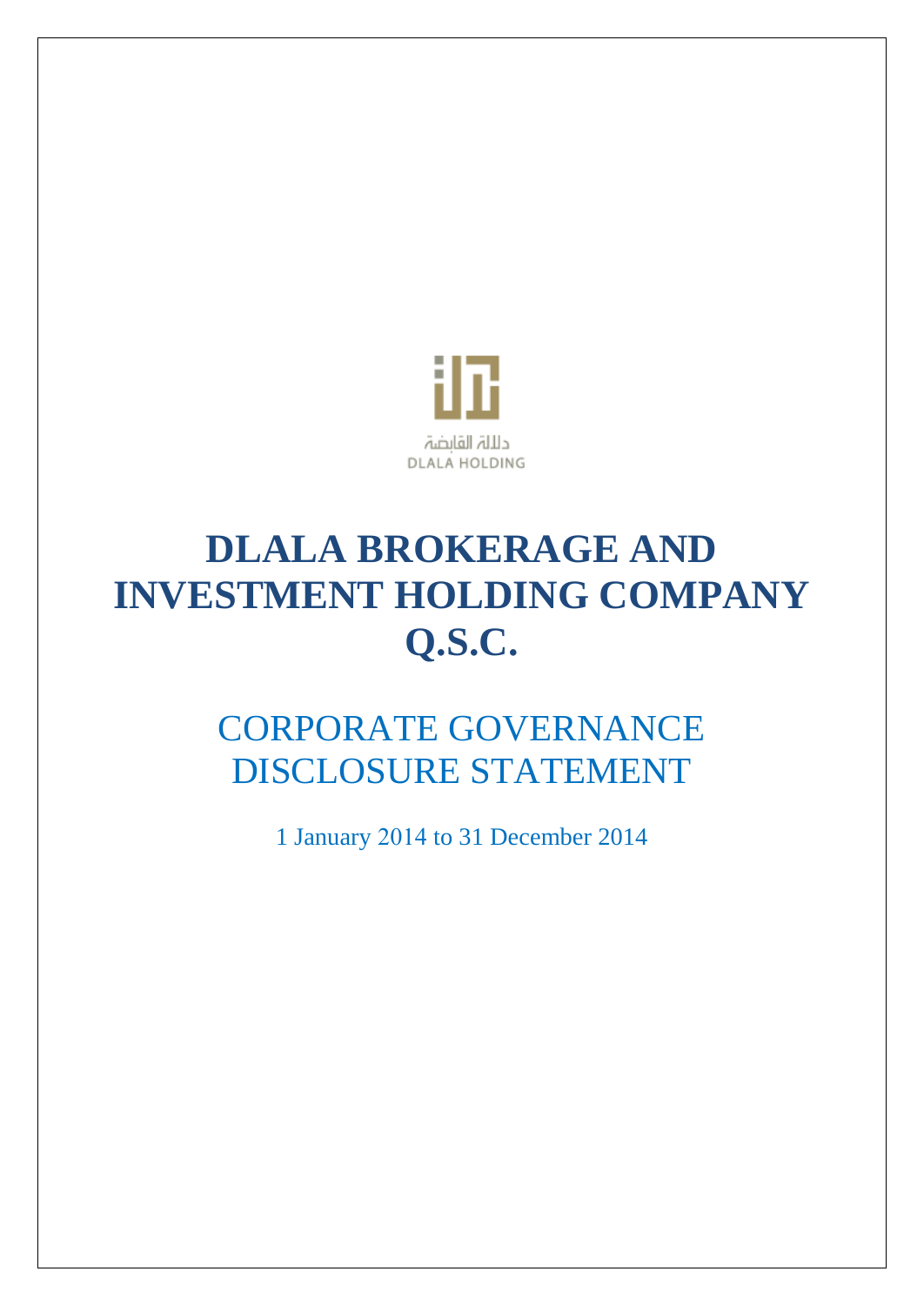#### **Statement on Corporate Governance**

The Fundamental governance principles that regulate the relationship between Dlala Brokerage and Investment Holding Company Q.S.C. ("Dlala") shareholders, management, employees and third parties, i.e. customers, legal authorities, suppliers and all types of individuals and institutions with whom Dlala does business are stipulated below:

#### *Integrity*

With regard to Dlala's activities and relationships with customers, employees, shareholders, legal authorities, institutions and organizations, Dlala remains committed to the principle of integrity.

#### *Credibility*

Aware that confidence relies at the heart of business success, Dlala provides customers, shareholders, employees and legal authorities with clear, comprehensive and accurate information and offers timely and excellent services.

#### *Compliance*

Dlala is committed to abiding all laws, regulations and standards.

#### *Confidentiality*

Dlala does not share any information or details on transactions concerning shareholders, employees, suppliers and business partners and above all personal information regarding customers, with any person or institution, except with those authorities with which the sharing of information is permitted or required by laws and regulations.

#### *Transparency*

Except for information that is deemed a commercial secret and not yet disclosed to the public, Dlala discloses to the public financial and non-financial information promptly, accurately, thoroughly, comprehensively and in a way easy to interpret and to access.

Dlala management strives to establish transparent and close communication with the shareholders. The primary objective is to make Dlala shares an attractive and predictable investment vehicle for existing shareholders as well as for potential investors. To this purpose, Dlala's management implements strategic plans and announces results in accordance with generally accepted accounting principles and provisions of relevant legislation in a comprehensive, fair, accurate and timely manner.

Effective Corporate Governance is an important part of our identity. Accordingly, we ensure the responsible, value-driven management and control of Dlala through our system of corporate governance. The guiding framework for this is provided by the Corporate Governance Code for public listed entities, issued by the Qatar Financial Market Authority ("QFMA CGC") on 27 January 2009; whilst general reference is also drawn from other applicable laws and regulations of the State of Qatar and the Qatar Exchange.

The Corporate Governance Disclosure Statement highlights key components of the governance system as designed and implemented in Dlala for the reporting period from 1 January 2014 to 31 December 2014.

#### **Shareholders**

Dlala maintains an open and transparent dialogue with its shareholders. The Annual General Assembly was held on 01 April 2014, during which the following resolutions were approved:

\_\_\_\_\_\_\_\_\_\_\_\_\_\_\_\_\_\_\_\_\_\_\_\_\_\_\_\_\_\_\_\_\_\_\_\_\_\_\_\_\_\_\_\_\_\_\_\_\_\_\_\_\_\_\_\_\_\_\_\_\_\_\_\_\_\_\_\_\_\_\_\_\_\_\_\_\_\_\_\_\_\_\_\_\_\_\_\_\_\_

Page 1 of 18 – Corporate Governance Disclosure Statement 1 January 2014 to 31 December 2014 – Dlala Holding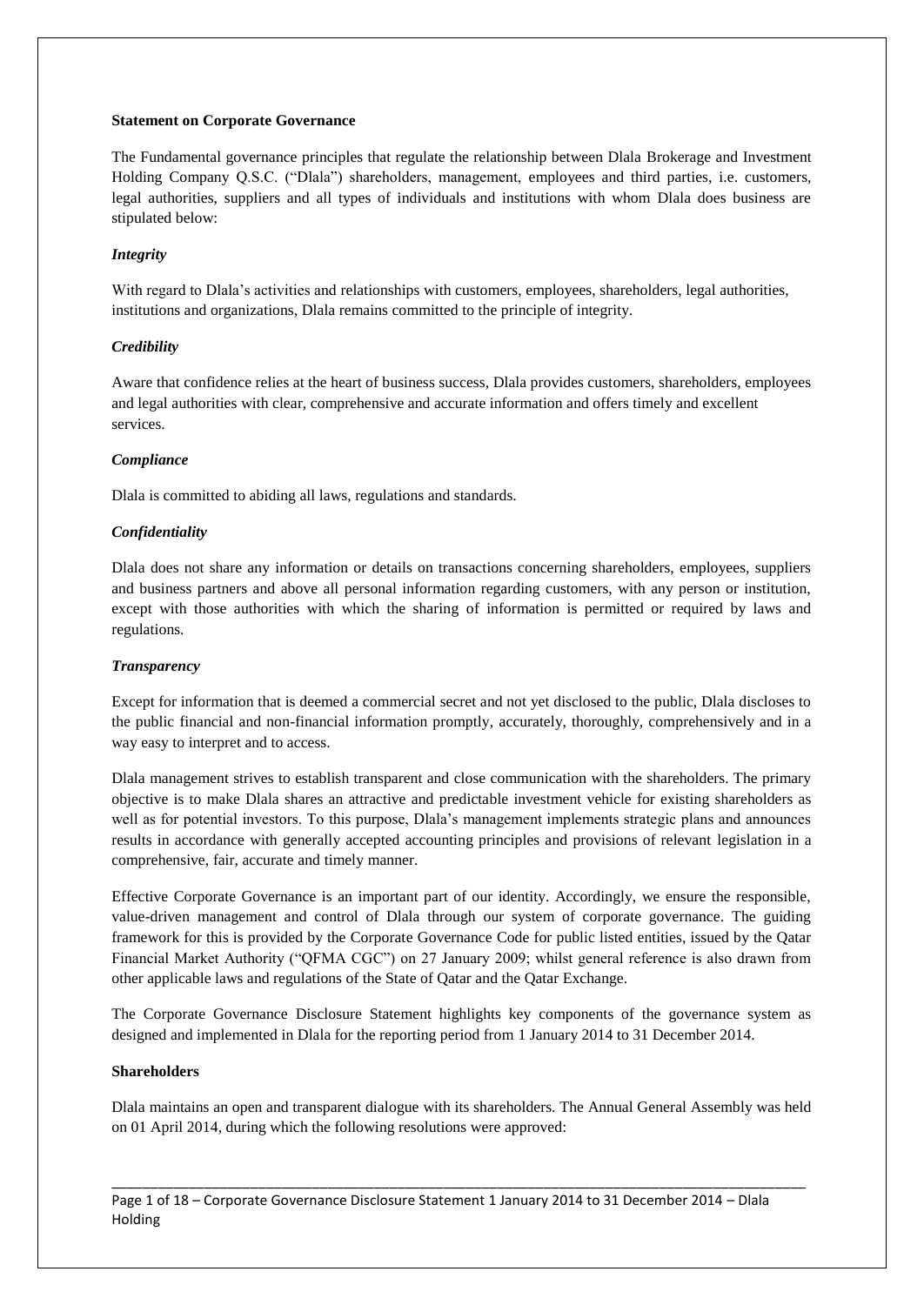- Presentation of the Board of Directors report on the activities of the Company and financial status for the fiscal year ended  $31<sup>st</sup>$  of December 2013 and future plans.
- Presentation of the External Auditors report on the balance sheet and Income Statement of the Company for the fiscal year ended on  $31<sup>st</sup>$  December 2013.
- Discuss and approve the Budget, in addition to the balance sheet and income statement for Dlala Holding for the fiscal year ended on 31<sup>st</sup> December 2013.
- Approval of recommendations and suggestions from the Board of Directors regarding distribution of Dividends for shareholders.
- Absolve the Chairman and Members of The Board of Directors from all responsibilities for the fiscal year ended on  $31<sup>st</sup>$  December 2013.
- Present Corporate Governance Report for 2013.
- Appoint the External Auditors for fiscal year 2014 and approve their fees.
- Election of the Board of Directors members for a new period.

The Articles of Association ("AoA") includes provisions to ensure the rights of shareholders are respected in a fair and equitable manner, and more specifically include provisions with regard to access to ownership records, calls for General Assembly meetings and propose agenda items, equal treatment of shareholders, the exercise of voting rights, proxy vote, method of voting for Board members, removal of Board members for being absent from Board meetings without reasonable excuse, dividend distribution and major decisions reserved for decision of the Extraordinary General Assembly, in accordance with Articles 23, 24, 25, 26 of QFMA Corporate Governance Code (CGC).

The Company follows the voting method (one share equals one vote) in accordance to the instruction of the Ministry of Business and Trade

# **Major Shareholders – Article 22**

The Articles of Association prescribe that the total shares that are owned by one shareholder may not exceed 5% of the total shares of the Company. This rule is applied through the registration system of Qatar Exchange. Dlala will continue to rely on the Qatar Exchange to obtain valid up-to-date record of shareholdings. As per the information obtained from Qatar Central Securities Depository (QCSD) dated 31 December 2014, no shareholder has exceeded the 5% limit. No shareholder agreements exist that require disclosure.

As on 31 December 2014, 95.22% of the total number of shares in the Company is held by Qatari Nationals (Individuals and Company) and 2.74% of the total number of shares is held by Non-Qatari investors.

#### **Board of Directors**

The Dlala Board is the primary governing body for Dlala. Its documented roles and responsibilities include supporting the management structure, setting and maintaining strategic direction, ensuring efficiency and effectiveness, enhancing public standing, maintaining integrity and accountability of the organization, being accountable and responsive to stakeholders and shareholders, regularly attending Board meeting and important related meetings, assisting in maintaining the mission and visions of Dlala, discussing/ approving internal audit reports and appointing Internal Auditors and introducing ideas that would enhance the performance of the Company's operations including its subsidiaries.

Dlala Board has its own Board Charter which further details the roles and responsibilities of the Board; requirements related to Board meetings; Board committees established to assist the Board in carrying out its responsibilities; requirements for the Board to review its performance annually and consider changes to improve the effectiveness of the Board and/or its committees; requirements to separate the positions of the Chairman of the Board and the Chief Executive Officer; responsibilities of the Chairman of the Board, Vice Chairman of the

\_\_\_\_\_\_\_\_\_\_\_\_\_\_\_\_\_\_\_\_\_\_\_\_\_\_\_\_\_\_\_\_\_\_\_\_\_\_\_\_\_\_\_\_\_\_\_\_\_\_\_\_\_\_\_\_\_\_\_\_\_\_\_\_\_\_\_\_\_\_\_\_\_\_\_\_\_\_\_\_\_\_\_\_\_\_\_\_\_\_

# Page 2 of 18 – Corporate Governance Disclosure Statement 1 January 2014 to 31 December 2014 – Dlala Holding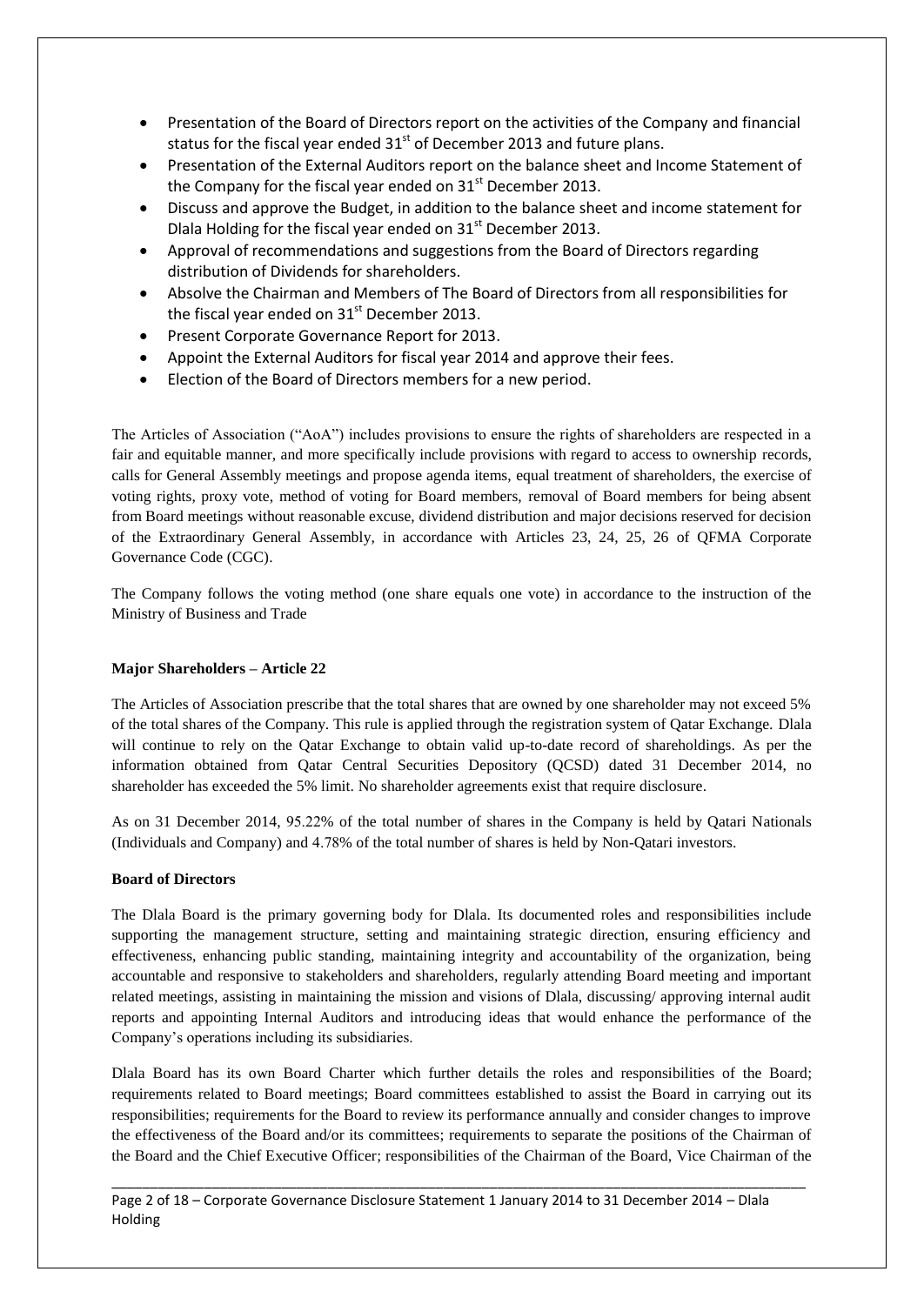Board, non-executive Board Members, Board Secretary, Chief Executive Officer and Senior Management; protocol for handling media communications and the Directors' code of conduct.

As per its AoA, the Dlala Board is currently composed of nine members elected by the shareholders' general assembly provided that 3 of them are representatives of the founders and the rest of the board are elected among the other shareholders.

|                               |                 |                              | Corporate                 | <b>Status</b>         | <b>Numbers of shares</b> |
|-------------------------------|-----------------|------------------------------|---------------------------|-----------------------|--------------------------|
| <b>Name</b>                   | <b>Function</b> | Date of first<br>appointment | represented               | Exec / non-<br>exec / | owned at<br>31/12/2013   |
|                               |                 |                              |                           | Independent           |                          |
| Mr. Nasser Al                 | Chairman        | October 2012                 |                           | Non-                  | 1.110.000                |
| Sulaiti                       |                 |                              | <b>Armed Forces</b>       | Executive,            |                          |
|                               |                 |                              | <b>Investment Fund</b>    | Independent           |                          |
| H.E. Abdul Rahman             | Vice            | April 2014                   | $--- -$                   | Non-                  | 50,000                   |
| <b>Bin Hamad Khaled</b>       | Chairman        |                              |                           | Executive,            |                          |
| Al Thani                      |                 |                              |                           | Independent           |                          |
| Mr. Khaled                    | Member          | May 2014                     | Education and             | Non-                  | 66,600                   |
| Abdullah Al Swaidi            |                 |                              | Health Fund -             | Executive,            |                          |
|                               |                 |                              | Ministry of               | Independent           |                          |
|                               |                 |                              | Economy & Finance         |                       |                          |
| Ms. Moza Al Sulaiti           | Member          | April 2011                   | Pension Fund of the       | Non-                  | 1,109,700                |
|                               |                 |                              | <b>General Retirement</b> | Executive,            |                          |
|                               |                 |                              | and Social Insurance      | Independent           |                          |
|                               |                 |                              | Authority                 |                       |                          |
| Mr. Ahmed Al                  | Member,         | April 2011                   | $---$                     | Executive,            | 55.657                   |
| Asmakh                        | Managing        |                              |                           | Independent           |                          |
|                               | Director        |                              |                           |                       |                          |
| H.E. Sheikh Suhaim            | Member          | April 2011                   | $--- -$                   | Non-                  | 633.639                  |
| <b>Bin Khaled Al</b><br>Thani |                 |                              |                           | Executive,            |                          |
|                               |                 |                              |                           | Independent<br>Non-   |                          |
| Mr. Ali Hussein Al<br>Sada    | Member          | April 2011                   | $---$                     | Executive,            | 1.110.000                |
|                               |                 |                              |                           | Independent           |                          |
| Mr. Waleed Al                 | Member          | August 2012                  | Qatar Foundation for      | Non-                  | 315.448                  |
| Abdullah                      |                 |                              | Education, Science        | Executive,            |                          |
|                               |                 |                              | and Community             | Independent           |                          |
|                               |                 |                              | Development               |                       |                          |
| Mr. Jabber Bin                | Member          | April 2013                   | $--- -$                   | Non-                  | 55.500                   |
| Hajjaj Al                     |                 |                              |                           | Executive,            |                          |
| Ashahwani                     |                 |                              |                           | Independent           |                          |

The below table summarizes the status of the board members.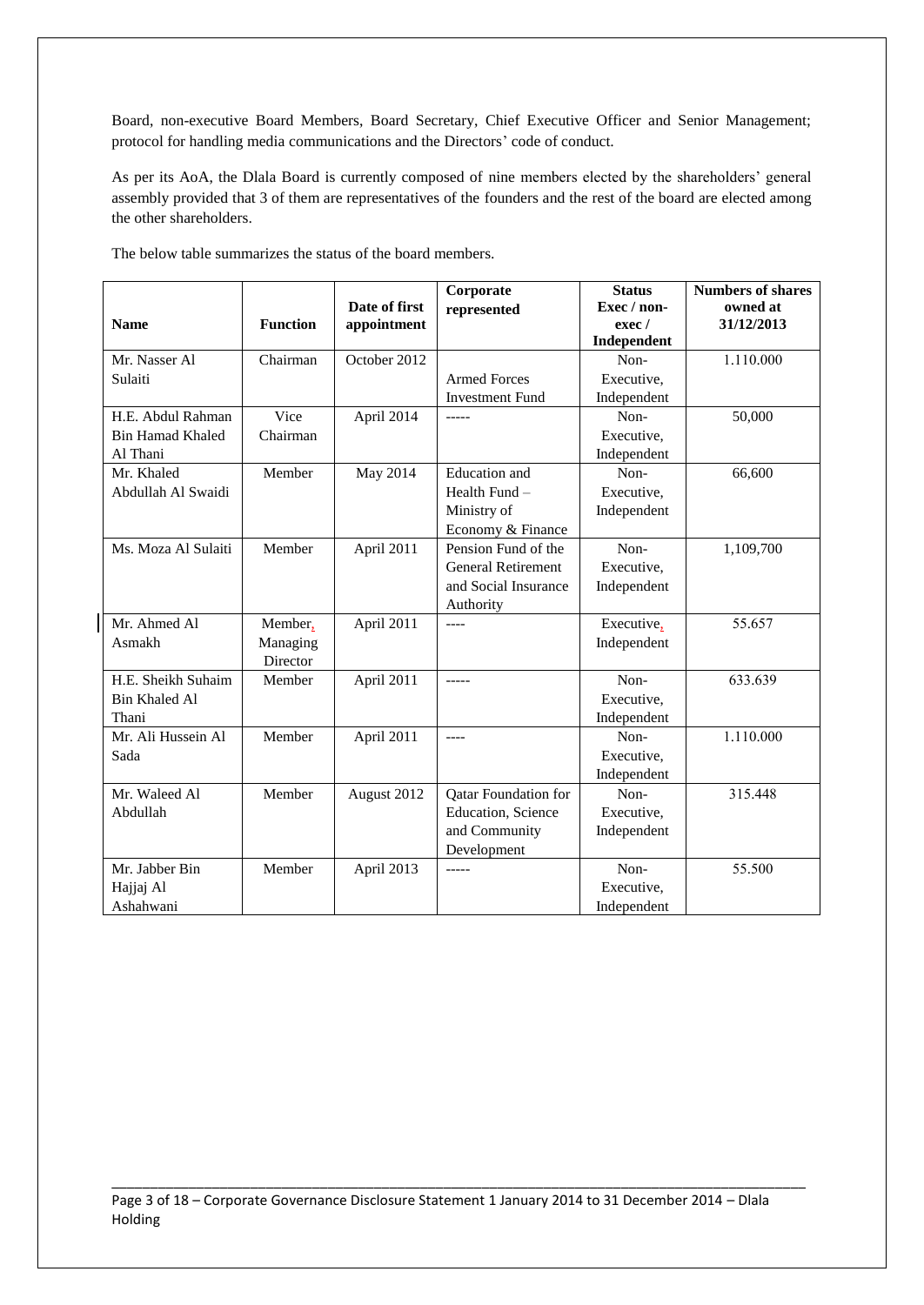# **Responsibilities of the Board**

The Board is responsible for:

- Setting the strategic direction of Dlala Holding (including its objectives, vision, mission, goals, strategies and strategic plans) and monitoring management's implementation of that strategy.
- Appointment and removal of the Chief Executive Officer, determining his conditions of service and remuneration and monitoring his performance against established objectives.
- Ratifying the appointment and removal of the Board Secretary and other Senior Executive Managers (as required).
- Responsible to ensure that the Board composition as defined in Dlala Holding's by-laws is as per the requirements of the relevant regulations including QFMA CGC (the requirements include, but not limited to - the Board to have Executive, Non-Executive and Independent Board Members; at least one third of the Board Members shall be Independent Board Members and a majority of the Board Members shall be Non-Executive Board Members; nominations to Board shall be as per the Fit and Proper Guidelines of QFMA CGC; provisions to ensure that shareholders are given information prior to the voting process relating to Board Members candidates; Shareholders shall have the right to cast their votes for Board Members election by Cumulative Voting; procedures for removing Board Members including in the event of failing to attend Board meetings). Where the Board deems necessary it shall propose to the Extraordinary General Assembly of the shareholders for amendment to the Articles of Association of Dlala Holding.
- Determine the independence of Non-Executive directors on a regular basis based on the requirements of QFMA CGC.
- Powers, roles and duties delegated to individual directors, including the Chairman, Vice Chairman and Chief Executive Officer.
- Policy for remuneration and terms of nomination for directors (with assistance of the Nomination, Remuneration and Governance Committee).
- Induction program for newly appointed Board Members in order to ensure that, upon their election, Board Members are made fully aware of their responsibilities, and have proper understanding of the manner in which Dlala Holding operates.
- Training to enhance Board Members skills and knowledge in order to educate the Board Members in financial, business, and industry practices as well as Dlala Holding's operations and functioning.
- Keep its Members updated about the latest developments in the area of corporate governance and best practices in the field of the company.
- Appointing such Committees of the Board as may be appropriate to assist in the discharge of its responsibilities and to determine their responsibilities.
- Approval of policy involving a change to current policy and practice raised through committees or by management.
- Monitoring financial performance of Dlala Holding.
- Monitoring financial outcomes and the integrity of reporting; in particular approving annual budgets, including major capital expenditure, and long-term strategic and business plans.
- Ensuring the integrity of Dlala Holding's financial (with the assistance of the Audit Committee) and other reporting through approval and monitoring.
- Review of performance of Dlala Holding against budgets and plans.
- Setting specific limits of authority for Senior Executive Management based on Materiality Threshold.
- Changes to Materiality Threshold.
- Risk management and oversight of internal controls. Ensuring that effective audit, risk management and compliance systems are in place to protect Dlala Holding's assets and to minimize the possibility of Dlala Holding operating beyond legal requirements or beyond acceptable risk parameters. Reviewing the implementation and effectiveness of such risk management and internal control systems.
- Significant changes in accounting, risk management policies and procedures.
- Matters that will have a material impact on Dlala Holding's financial position, liabilities, future strategy or reputation
- Monitoring compliance with contracts, laws, statutory obligations, regulations and ethical standards.
- Setting the standards of professional conduct and ensuring that these are adhered to.

\_\_\_\_\_\_\_\_\_\_\_\_\_\_\_\_\_\_\_\_\_\_\_\_\_\_\_\_\_\_\_\_\_\_\_\_\_\_\_\_\_\_\_\_\_\_\_\_\_\_\_\_\_\_\_\_\_\_\_\_\_\_\_\_\_\_\_\_\_\_\_\_\_\_\_\_\_\_\_\_\_\_\_\_\_\_\_\_\_\_ Page 4 of 18 – Corporate Governance Disclosure Statement 1 January 2014 to 31 December 2014 – Dlala Holding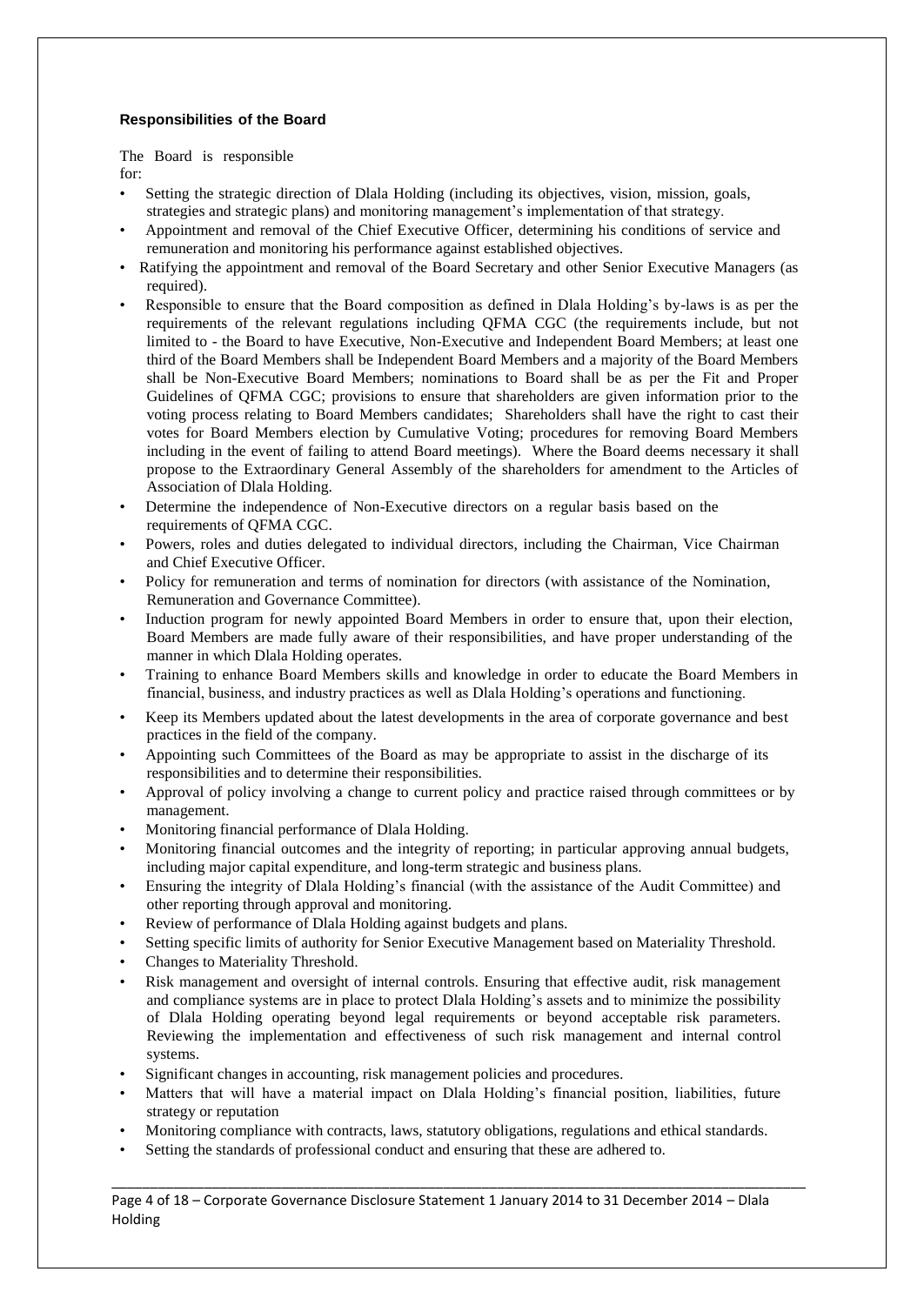- Changes to Dlala Holding's constitution and regulations
- Review, on a regular basis, senior management succession planning and development
- Ensure that Dlala Holding is properly resourced to effectively deliver on the strategies developed for Dlala Holding, and the day-to-day operations of Dlala Holding.
- Ensure that Dlala Holding has adequate insurance cover for product and public liabilities and directors and officers liabilities in the event of a claim against Dlala Holding.
- Company policies on employment and remuneration matters.
- Issues and reputation management.
- Providing overall Corporate Governance of Dlala Holding, including conducting regular reviews of the balance of responsibilities within Dlala Holding to ensure division of functions remain appropriate to the needs of Dlala Holding.
- Appointing the external auditor, based on recommendations of the Audit Committee, provided that any recommendation proposed to the Board must be ratified by shareholders at the Company's next annual general assembly. And the commitment to rotate the External Auditor.
- Give due considerations to any issues raised by the External Auditors. Timely reply to the queries and matters contained in the External Auditors letters or reports.
- Appointment of Internal Auditor and ensuring their independence. Independence to be reinforced by the compensation of Internal Audit being determined by the Board.
- Follow-up with Senior Executive Management for implementation of any tasks identified by the External or Internal Auditors.
- Engaging with Dlala Holding's External Auditors, Internal Auditors and the Audit Committee.
- Ensure that the members of Audit Committee, the Nomination, Remuneration and Governance Committee, External Auditors and Internal Auditors attend the General Assembly.
- Ensure that Dlala Holding complies with related laws and regulations as well as its articles of association and by-laws. The Board is also responsible for protecting Dlala Holding from illegal, abusive or inappropriate actions and practices. The Board shall review and update its corporate governance practices, and regularly review the same.
- The Board shall regularly review and update professional conduct rules so as to ensure they reflect best practices and they meet the needs of Dlala Holding.
- The Board may not delegate its overall responsibility for the matters listed above. However, it may delegate to the Chief Executive Officer the responsibility of the day-to-day activities in fulfilling the Board's responsibility provided those matters do not exceed the Materiality Threshold as defined by the board decision Chief Executive Officer consults with the Board, in the first place, on matters which are sensitive, extraordinary or of a strategic nature. Chief Executive Officer is required to report regularly to the Board concerning the authority exercised and matters which come, or may come within, the scope of the matters reserved for the Board.
- Board Members shall have full and immediate access to information, documents, and records pertaining to Dlala Holding. Dlala Holding's Senior Executive Management shall provide the Board and its committees with all requested documents and information.

#### **Board Members' Fiduciary Duties**

- 1- Each Board Member owes the Company the fiduciary duties of care, loyalty and compliance with the rules set out in related laws and regulations including this Code and the Board Charter.
- 2- Board Members must at all times act on an informed basis, in good faith, with due diligence and care, and in the best interests of the Company and all shareholders.
- 3- Board Members shall act effectively to fulfill their responsibilities towards the Company.

#### **Responsibilities of Chairman of the Board**

- The Chairman is responsible for ensuring the proper functioning of the Board; in an appropriate and effective manner including timely receipt by the Board Members of complete and accurate information.
- The Chairman may not be a member of any of the Board committees prescribed in QFMA CGC. Any other position which the Chairman may hold either inside or outside Dlala Holding should

\_\_\_\_\_\_\_\_\_\_\_\_\_\_\_\_\_\_\_\_\_\_\_\_\_\_\_\_\_\_\_\_\_\_\_\_\_\_\_\_\_\_\_\_\_\_\_\_\_\_\_\_\_\_\_\_\_\_\_\_\_\_\_\_\_\_\_\_\_\_\_\_\_\_\_\_\_\_\_\_\_\_\_\_\_\_\_\_\_\_

Page 5 of 18 – Corporate Governance Disclosure Statement 1 January 2014 to 31 December 2014 – Dlala Holding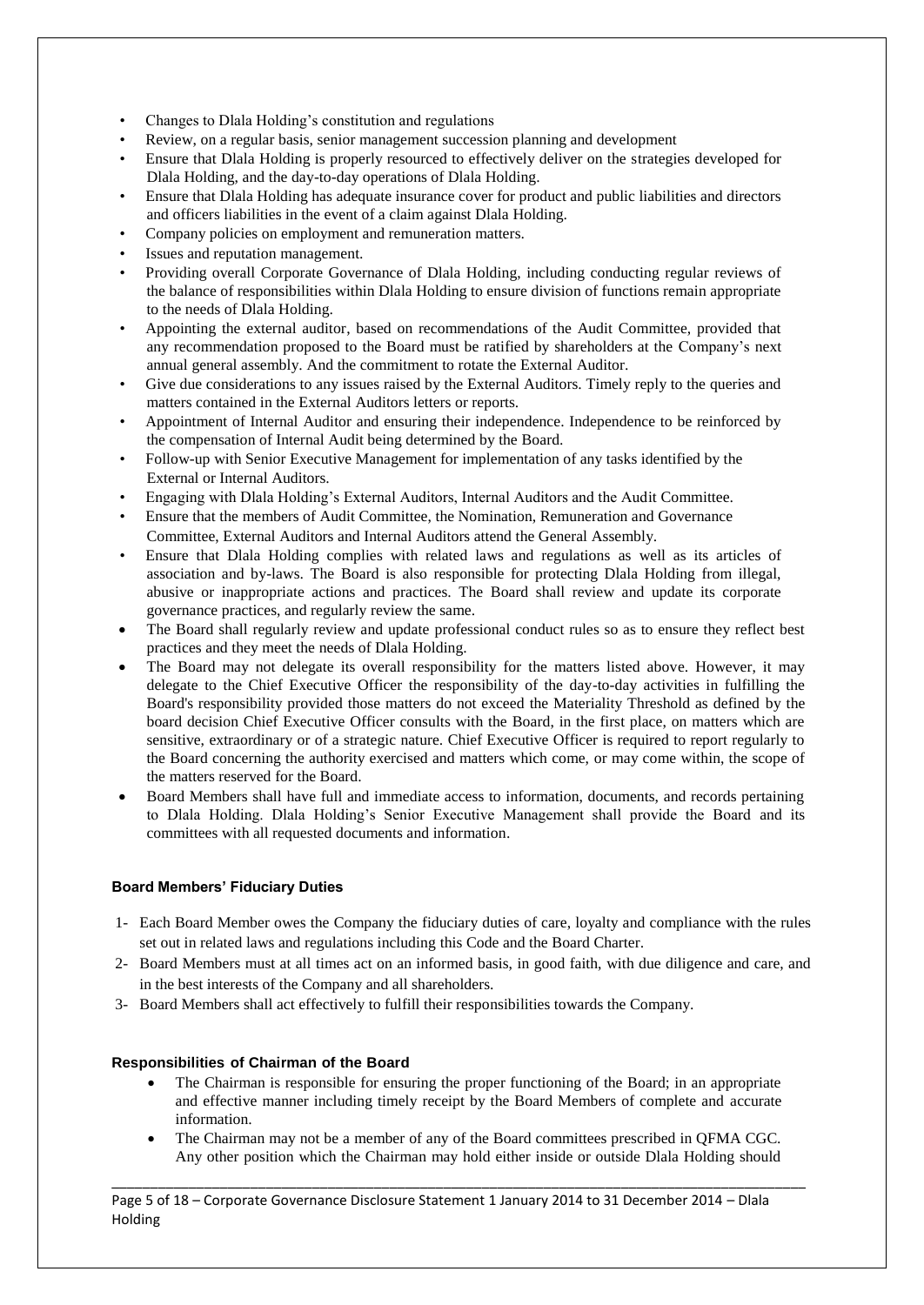not hinder the effective performance of the Chairman in carrying out his role as Chairman of Dlala Holding.

- The duties and responsibilities of the Chairman of the Board of Directors shall, in addition to the provisions of the Board Charter, include but not be limited to the following:
	- $\circ$  to preside over meetings of the Board and General Assembly and ensure that the meetings are conducted competently in an efficient manner and that members have adequate opportunity to air their views and obtain answers to their queries.
	- $\circ$  to ensure that the Board discusses all the main issues in an efficient and timely manner.
	- o to approve the agenda of every meeting of the Board of Directors taking into consideration any matter proposed by any other Board Member; this may be delegated by the Chairman to a Board Member but the Chairman remains responsible for the proper discharge of this duty by the said Board Member.
	- $\circ$  to encourage all Board Members to fully and effectively participate in dealing with the affairs of the Board of Directors for ensuring that the Board of Directors have the opportunity to air differences, explore ideas and generate the collective views and wisdom necessary for working in the best interest of Dlala Holding.
	- $\circ$  to ensure effective communication with Shareholders and communication of their opinions to the Board of Directors.
	- $\circ$  to allow effective participation of the Non-Executive Board Members in particular and to promote constructive relations between Executive and Non- Executive Board Members and between the Board and Senior Executive Management.
	- $\circ$  to ensure the conducting of an annual evaluation to the Board's performance and the Chief Executive Officer's performance.
	- $\circ$  to see that new Board members are well briefed and have access to information on all aspects of Dlala Holding's operations.
	- $\circ$  to be the Board's representative in dealings with Management ensuring that its views are communicated clearly and accurately.
	- o to act as the primary counselor to the Chief Executive Officer.
	- o to represent the views of the Board to the public, governments and on appropriate occasions.

#### **Responsibilities of Non-Executive Board Members**

Duties of the Non-Executive Board Members include but are not limited to the following:

- Participation in the meetings of the Board of Directors and providing independent opinion on strategic matters, policy, performance, accountability, resources, key appointments and operation standards.
- Ensuring that priority shall be given to the Dlala Holding's and Shareholders' interests in case of conflict of interests.
- Participation in Dlala Holding's Audit Committee.
- Monitoring Dlala Holding's performance in realizing its agreed objectives and goals and reviewing its performance reports including Dlala Holding's annual, half yearly and quarterly reports.
- Development of the procedural rules for Dlala Holding's corporate governance for ensuring their implementation in a consistent manner.
- Availing the Board of Directors and its different Committees of their skills, experiences, diversified specialties and qualifications through regular presence in the Board meetings and effective participation in the General Assemblies and the acquisition of a balanced understanding of Shareholders' opinions.
- A majority of the Non-Executive Board Members may request the opinion of an independent consultant, in relation to any of Dlala Holding's affairs, at Dlala Holding's expense.

#### **Board Committees**

Three Board Committees i.e. an Audit Committee, an Executive Committee and Nomination, Remuneration and Governance Committee have been established following a decision of the Board of Directors.

\_\_\_\_\_\_\_\_\_\_\_\_\_\_\_\_\_\_\_\_\_\_\_\_\_\_\_\_\_\_\_\_\_\_\_\_\_\_\_\_\_\_\_\_\_\_\_\_\_\_\_\_\_\_\_\_\_\_\_\_\_\_\_\_\_\_\_\_\_\_\_\_\_\_\_\_\_\_\_\_\_\_\_\_\_\_\_\_\_\_

Page 6 of 18 – Corporate Governance Disclosure Statement 1 January 2014 to 31 December 2014 – Dlala Holding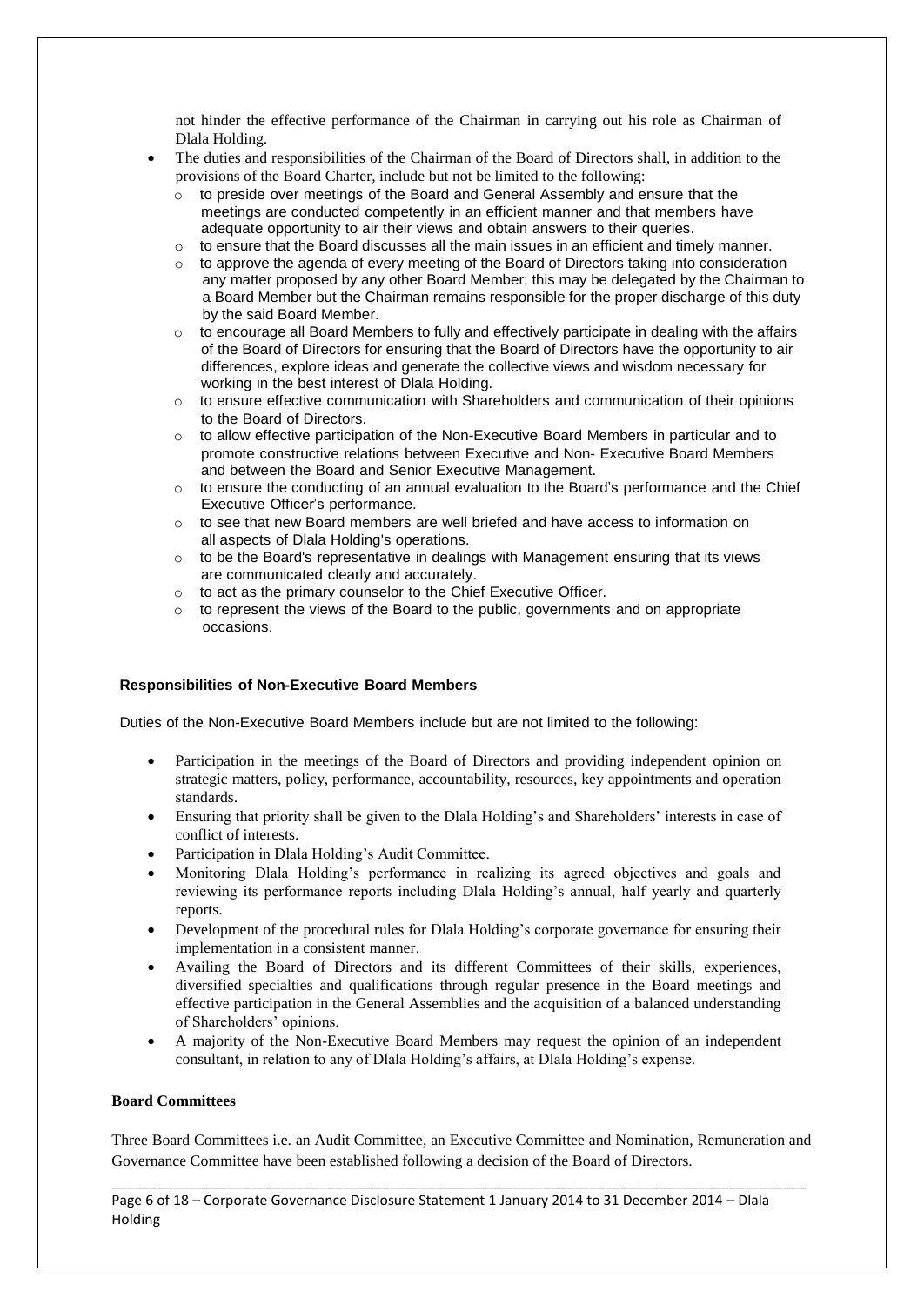# *Audit Committee*

The Committee is responsible for supervising and undertaking all internal and external audit activities, according to the pre-approved action plan of the Board of Directors. The Committee comprises of three members of the Board. The membership of the Committee will correspond to the tenure of Board membership. All members of the Audit Committee have accounting and financial experience.

The members of the Audit Committee are:

- Mrs. Moza Al Sulaiti Chairman
- Mr. Khaled Abdullah Al Swaidi Member
- Mr. Waleed Al Abdullah Member

The Audit Committee held 4 meetings during the reporting period.

The membership of the Audit Committee will correspond to the tenure of Board Membership. A Board member maybe appointed to or removed from the Audit Committee by a resolution approved by the Board of Directors. The responsibilities of the Committee as per its updated terms of reference are:

- 1. Report to the Board any matters that, in the opinion of the Committee, necessitate action and recommend follow-up action.
- 2. Report to the Board on the matters related to the Committee as outlined in QFMA CGC.
- 3. Consider other issues as determined by the Board.
- 4. Monitor risk factors related to Dlala and recommend to the Board for mitigating the risk factors.
- 5. Review the Financial and Internal Control and risk management systems.
- 6. Discuss the Internal Control systems with the management to ensure management's performance of its duties towards the development of efficient Internal Control systems.
- 7. Consider the findings of principal investigations in Internal Control matters requested by the Board or carried out by the Committee on its own initiative with the Boards' approval.
- 8. Review Dlala's financial and accounting policies and procedures.
- 9. Monitor accuracy and validity of the financial statements and the yearly, half-yearly and quarterly reports, and to review such statements and reports, with special focus on
	- o Any changes to the accounting policies and practices;
	- o Matters subject to the discretion of Senior Executive Management;
	- o Major amendments resulting from the audit;
	- o Continuation of Dlala as a viable going concern;
	- o Compliance with the accounting standards International Financial Reporting Standards.
	- o Compliance with the applicable listing rules in Qatar Exchange.
	- o Compliance with disclosure rules and any other requirements relating to the preparation of financial reports.
- 10. Consider any significant and unusual matters contained or to be contained in Dlala's financial reports and accounts.
- 11. Oversee and follow up the independence and objectivity of the External Auditor and for determining the nature, scope and efficiency of the external audit in accordance with International Standards on Auditing and International Financial Reporting Standards.
- 12. Ensure that the External Auditor conducts an annual and semi-annual independent audit with the purpose of providing an objective assurance to the Board and shareholders that the financial statements are prepared in accordance with related laws and regulations and International Financial Reporting Standards and accurately represent the financial position and performance of Dlala in all material respects.
- 13. Meet with the External Auditors at least once a year.
- 14. Consider any issues raised by the External Auditors.
- 15. Ensure the timely reply by the Board to the queries and matters contained in the External Auditors' letters or reports.
- 16. Ensure that External Auditor attends the General Assembly and delivers the annual report and answers any queries in this respect.

\_\_\_\_\_\_\_\_\_\_\_\_\_\_\_\_\_\_\_\_\_\_\_\_\_\_\_\_\_\_\_\_\_\_\_\_\_\_\_\_\_\_\_\_\_\_\_\_\_\_\_\_\_\_\_\_\_\_\_\_\_\_\_\_\_\_\_\_\_\_\_\_\_\_\_\_\_\_\_\_\_\_\_\_\_\_\_\_\_\_ Page 7 of 18 – Corporate Governance Disclosure Statement 1 January 2014 to 31 December 2014 – Dlala Holding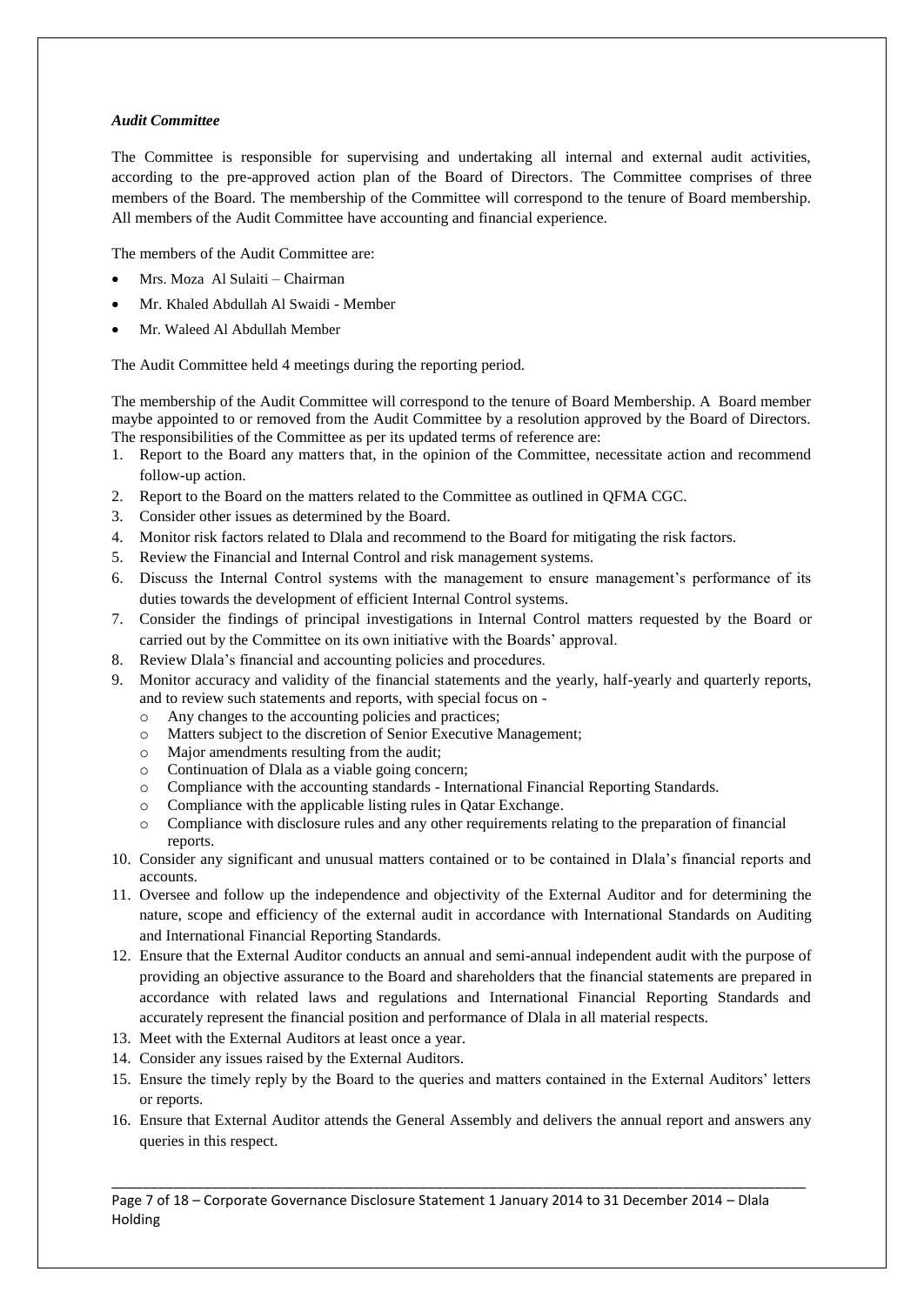- 17. Recommend to the Board regarding appointment of External Auditors, by following the following guidelines :
	- a. External auditors should be independent and not have non-audit interests in Dlala and its Board Members. External Auditor shall not have any conflicts of interests in his relation to Dlala.
	- b. External auditors should be an audit professional with relevant experience in auditing financial statements of listed companies based on International Standards on Auditing and International Financial Reporting Standards.
	- c. Follow the applicable rules and regulations regarding auditor rotation.
- 18. Review the letter of appointment of the External Auditor, his business plan and any significant clarifications he requests from senior management as regards the accounting records, the financial accounts or control systems as well as the Senior Executive management's reply.
- 19. Evaluate the performance of External Auditor.
- 20. Oversee the functioning of Internal Audit and in particular to ensure that the following Internal Audit functions are performed :–
	- a. Audit the Internal Control Systems and oversee their implementation.
	- b. Internal Audit to be carried out by operationally independent, appropriately trained and competent staff.
	- c. Internal Audit will submit the report to the Board through the Committee.
	- d. Internal Audit has access to all Dlala activities.
	- e. Internal Audit to be independent from day-to-day functioning of Dlala. Independence to be reinforced by the compensation of Internal Audit being determined by the Board based on the recommendation of the Committee.
	- f. Internal Auditor will attend the General Assembly.
- 21. Ensure that the Internal Audit function includes at least one internal auditor appointed by the Board.
- 22. Recommend to the Board for approval of the scope of Internal Audit and to particularly include the following :–
	- a. Control and oversight procedures of financial affairs, investments, and risk management.
	- b. Comparative evaluation of the development of risk factors and the systems in place to respond to drastic or unexpected market changes.
	- c. Assessment of the performance of the Board and senior management in implementing the Internal Control Systems, including the number of times the Board was notified of control issues (including risk management) and the manner in which such issues were handled by the Board.
	- d. Internal Control failure, weaknesses or contingencies that have affected or may affect the Dlala's financial performance and the procedure followed by Dlala in addressing Internal Control failures (especially such problems as disclosed in Dlala's annual reports and financial statements).
	- e. Dlala's compliance with applicable market listing and disclosure rules and requirements.
	- f. Dlala's compliance with Internal Control systems in determining and managing risk.
	- g. All relevant information describing Dlala's risk management operations.
- 23. Ensure that the Internal Audit Report is prepared every three months and submitted to the Committee and Board.
- 24. Supervise and monitor the financial, administrative and technical activities of Internal Audit.
- 25. Evaluate the performance of Internal Auditor.
- 26. Ensure that External and Internal Auditors are separate legal entities and ensure that all other requirements of appointing External Auditor are applied to the appointment of Internal Auditor including auditor rotation (incases when the Board decides to outsource Internal Audit function to an external consultant)
- 27. Coordinate with the Board, Senior Executive Management & Dlala's Chief Financial Officer or the person undertaking the latter's responsibilities.
- 28. Coordinate between the Internal Auditor and External Auditor, the availability of necessary resources, and the effectiveness of the Internal Controls.
- 29. Review remarks raised on any of the reports submitted to the Committee and forward them to the concerned departments for follow-up and timely action.

\_\_\_\_\_\_\_\_\_\_\_\_\_\_\_\_\_\_\_\_\_\_\_\_\_\_\_\_\_\_\_\_\_\_\_\_\_\_\_\_\_\_\_\_\_\_\_\_\_\_\_\_\_\_\_\_\_\_\_\_\_\_\_\_\_\_\_\_\_\_\_\_\_\_\_\_\_\_\_\_\_\_\_\_\_\_\_\_\_\_ Page 8 of 18 – Corporate Governance Disclosure Statement 1 January 2014 to 31 December 2014 – Dlala Holding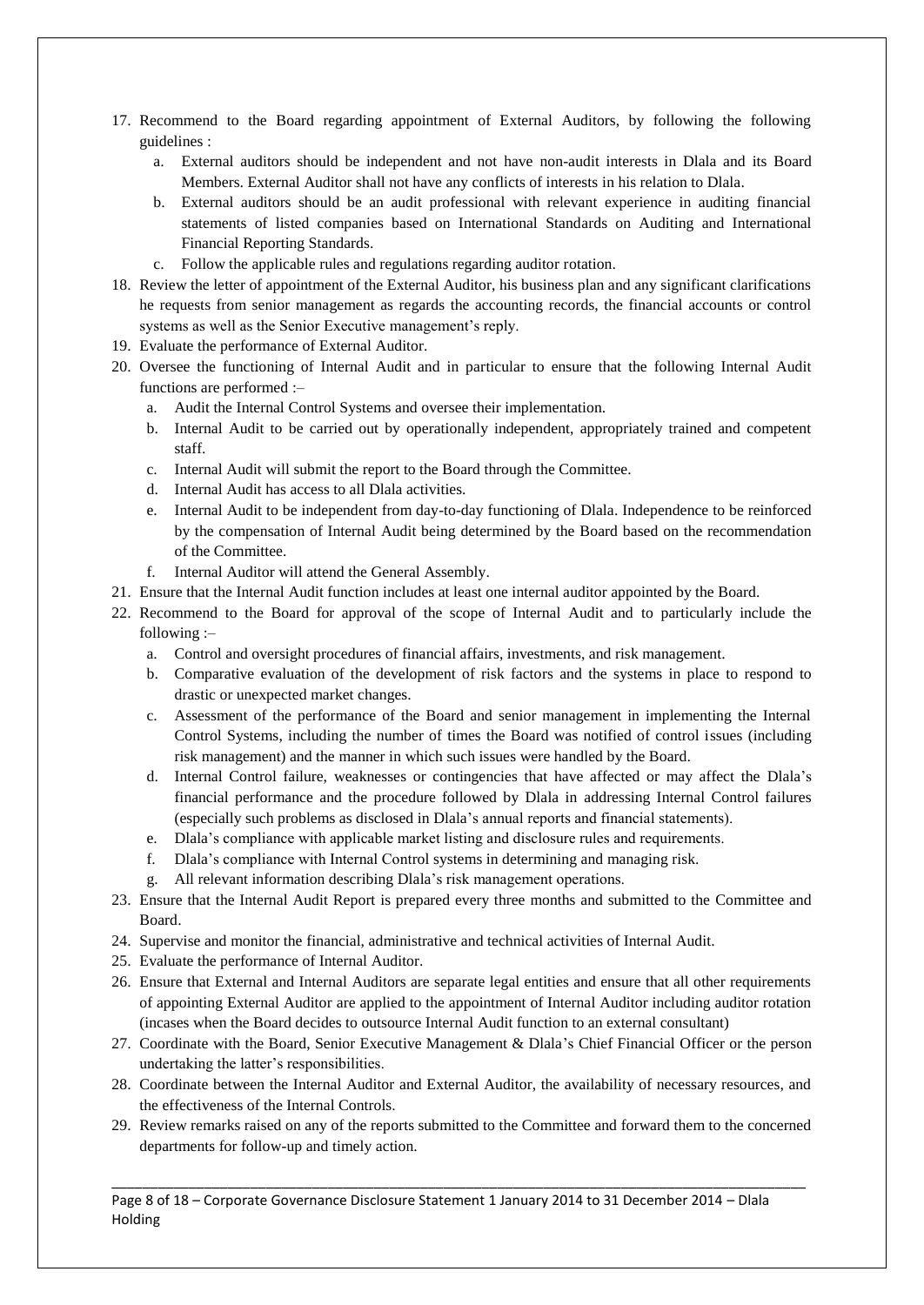- 30. Develop rules, through which employees of Dlala can confidentially report any concerns about matters in the financial reports or Internal Controls or any other matters that raise suspicions, where such matter is unethical, illegal or detrimental to Dlala. Ensure that proper arrangements are available to allow independent and fair investigation of such matters whilst ensuring that the aforementioned employee is afforded confidentiality and protected from reprisal.
- 31. Consider issues raised by the Dlala's Chief Financial Officer or the person undertaking the latter's responsibilities, or Compliance Officer or Internal Auditors or External Auditors.
- 32. Oversee Dlala's adherence to professional conduct rules.
- 33. Ensure all laws and instructions regarding Dlala's activities are duly adhered to.
- 34. Ensure that the rules of procedure related to the powers assigned to the Board are properly applied;
- 35. Attend the General Assembly.
- 36. Consult at Dlala's expense any independent expert or consultant with prior approval from the Board.
- 37. Recommend and follow-up all activities related to training, promotion and development of human resources.
- 38. Delegate responsibilities to a sub-committee comprising one or more of its members or to Dlala's CEO.

#### *Executive Committee*

The Executive Committee comprises of Four Board members and is headed by the Chairman. The membership of the Committee will correspond to the tenure of Board membership.

The members of the Executive Committee are:

- H.E. Abdul Rahman Bin Hamad Khaled Al Thani Chairman
- H.E. Sheikh Suhaim Bin Khaled Al Thani Member
- Mr. Ahmed Al Asmakh Member

The responsibilities of the Committee as follow:

- 1. Develop the company strategy and approve the internal policies and procedures.
- 2. Review the and approve the Organizational structure.
- 3. Supervise and monitor the financial performance of the company.
- 4. Review the annual budget before submitting it to the board Directors for approval.
- 5. Develop general guidelines and policies for investments and present them to the Board of Directors.
- 6. Develop the portfolio investment policy.
- 7. Approve all the investment projects.
- 8. Review and approve on sale of fixed assets expect real estate and securities which are allocated for investment purposes.
- 9. Approve all agreed upon agreements and obligations that are beyond the authority of the CEO.
- 10. Approve the request of borrowing from financial institutions
- 11. Develop business plans and strategies of the company before presenting it to the Board of Directors.
- 12. Review and approve the proposals for change in paid up capital or company restructure.
- 13. Review and approve the proposals for issuing bonds and investments securities.
- 14. Appoint and terminate CEO and his deputy, and determine his salary.

#### *Nomination, Remuneration and Governance Committee*

Nomination, Remuneration and Governance Committee comprises of Three members of the Board. The membership of the Committee will correspond to the tenure of Board membership.

The members of the Committee are:

Mr. Nasser Al Sulaiti – Chairman

Page 9 of 18 – Corporate Governance Disclosure Statement 1 January 2014 to 31 December 2014 – Dlala Holding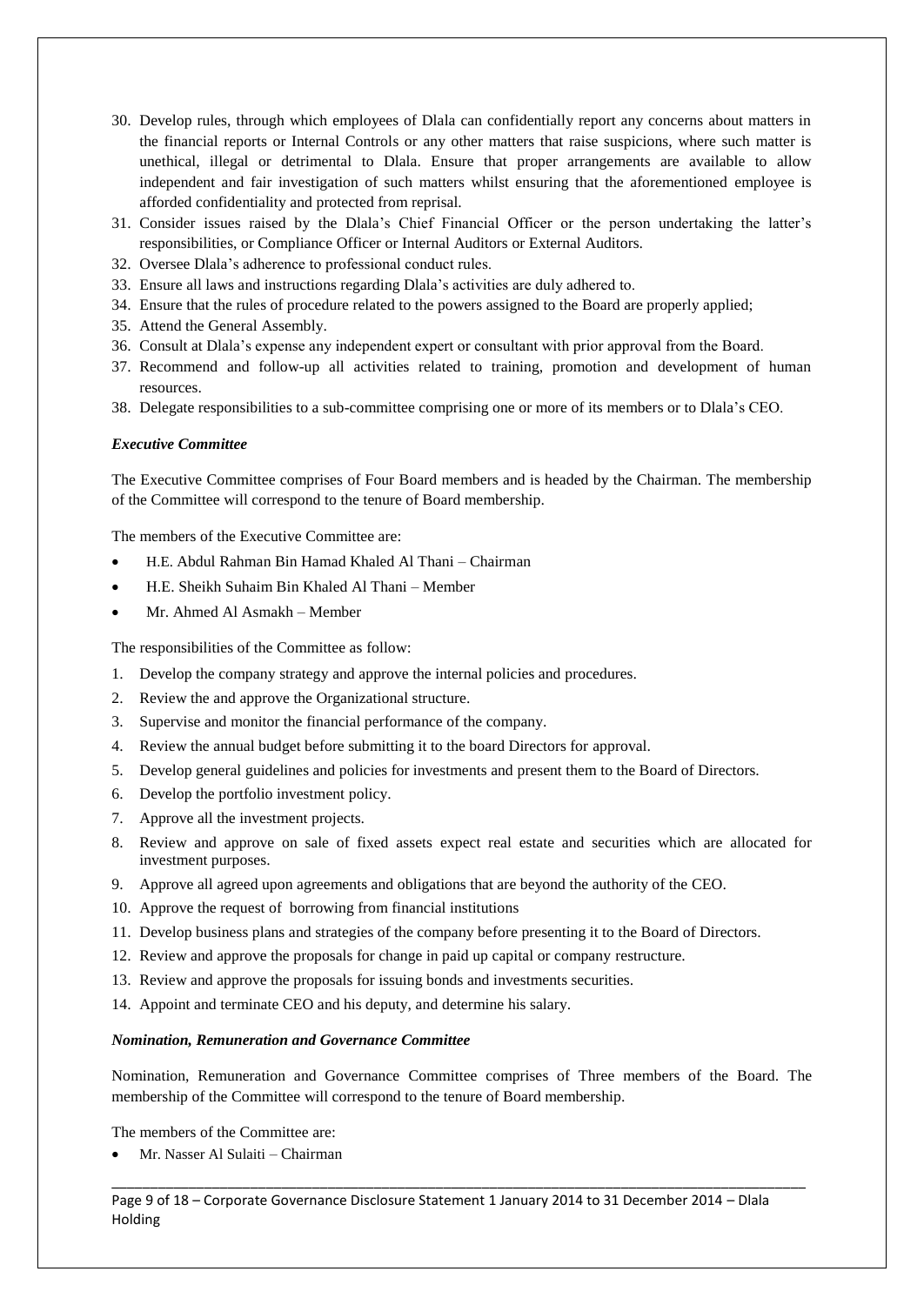- ـJabir bin Hajjaj Al Shahwani– Member
- Mrs. Moza Al Sulaiti Member

Dlala Board formed the Nomination, Remuneration & Governance Committee and approved its terms of reference during 2010. The responsibilities of the Committee as per its terms of reference are:

- 1. Report to the Board any matters that, in the opinion of the Committee, necessitate action and to recommend necessary follow-up action.
- 2. Report to the Board on the matters related to the Committee as outlined in the QFMA CGC and its terms of reference.
- 3. Consider other issues as determined by the Board.
- 4. Responsible for the Board nomination process and overseeing the process regarding appointment of Board of Directors.
- 5. Responsible for formulating and publishing a formal, rigorous and transparent procedure for nomination of Board Members based on the requirements of the Dlala Holding's bylaws (including Articles of Association), QFMA CGC, Commercial Companies Law and other relevant authority.
- 6. Propose to the Board for amendment to the Articles of Association for approval by the Extraordinary General Assembly of the shareholders, where ever the Committee deems such amendments to be necessary.
- 7. Establish and publish (after approval from the shareholders in the General Assembly) a remuneration policy, which governs the remuneration of the Chairman of the Board, Board Members and Senior Executive Management based on Dlala's bylaws (including Articles of Association), QFMA CGC, Commercial Companies Law, other applicable regulations and international best practices applicable to Qatar.
- 8. Define and implement Related Party Policy to govern commercial transaction with the related parties and potential conflicts of interest, with reference to the definition of related parties as included in the QFMA CGC. Such policy to include the requirements as specified in the QFMA CGC.
- 9. Ensure, in co-operation with the Chairman of the Board, that an annual evaluation of the Board's performance is performed.
- 10. Prepare and present to the Board for approval Management succession plan, Induction program for new Board Members, Training process and plan for Board Members, Annual Corporate Governance Report as per requirements of QFMA CGC.
- 11. Attend the General Assembly. *(Article 14.2 – QFMA CGC)*
- 12. Consult at Dlala's expense any independent expert or consultant with prior approval from the Board.
- 13. Delegate responsibilities to a sub-committee comprising one or more of its members or to Dlala's CEO.
- 14. Keep the Board updated about the latest developments in the area of corporate governance and industry best practices.

#### **Board Secretary**

Dlala has assigned a Board secretary, who also holds additional responsibility as Marketing and Public Relations Manager. His appointment is confirmed by Board Resolution dated 9 August 2010. Minutes of all Board meetings are maintained and Board resolutions are documented.

Dlala Board secretary has a B.S in Mass Communication and more than 9 year experience as a board secretary in Qatar.

#### **Internal Auditor**

Dlala Holding has recruited in- house Internal Auditor, who joined the company on 18 March 2012 and submits report to the Board through the Audit Committee.

\_\_\_\_\_\_\_\_\_\_\_\_\_\_\_\_\_\_\_\_\_\_\_\_\_\_\_\_\_\_\_\_\_\_\_\_\_\_\_\_\_\_\_\_\_\_\_\_\_\_\_\_\_\_\_\_\_\_\_\_\_\_\_\_\_\_\_\_\_\_\_\_\_\_\_\_\_\_\_\_\_\_\_\_\_\_\_\_\_\_

Page 10 of 18 – Corporate Governance Disclosure Statement 1 January 2014 to 31 December 2014 – Dlala Holding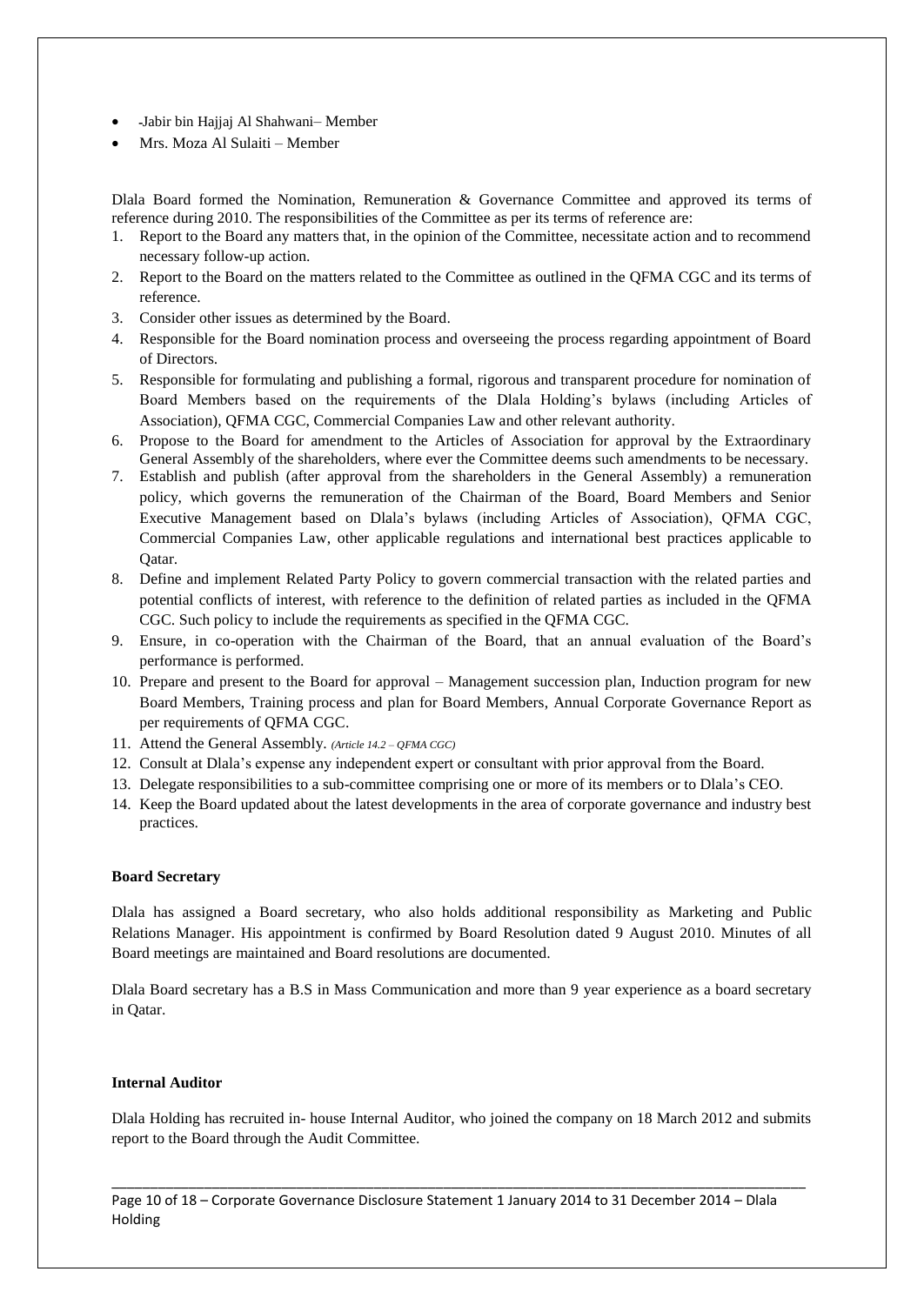The Internal Auditor meets the Audit Committee on a quarterly basis, during those meetings he displays a summary of the following important points:

- Following up on the internal audit recommendations mentioned in the previous reports.
- Setting down new observations during the period of 3 months on a regular basis throughout the year.
- Following up on the outstanding investigations during the period, in collaboration with the Legal Department.
- Following up on the work of External Auditor of financial statements audit, and presenting the important observations during the audit period, and settling any outstanding points with other departments.

# **External Auditor**

Ernst & Young is the External Auditor of the company since 03 April 2011, who were appointed based on the AGM resolution for the third year on the row. Dlala complies with commercial companies laws regarding rotation of the External Auditor at the completion of 5 years in a row.

The External Auditor was hired based on the recommendation of the Board of Directors raised to the General Assembly who conducts the final selection and specifies the fees. The External Auditor conducted semi-annual and annual audits of the financial reports for the period mentioned above.

#### **Internal Control System**

The Board is responsible for the internal control system in the Company. The Board has adopted an organizational structure, job descriptions, policies and procedures and a financial and operational delegation of authority to govern the Company's operations. The Board has ensured, - through the existing delegations of authority - that no individual has unfettered powers.

A dedicated internal audit department report to the audit committee has assigned the responsibility to monitor and report of management deficiencies, The department has designed Audit programs to monitor operation, strategic, financial and compliance activities.

A dedicated Compliance Department, reporting to the CEO, has been assigned the responsibility to manage, monitor and report on compliance risk. The Department has designed systems of internal control to monitor compliance with laws and regulations.

A dedicated Legal Department, reporting to the CEO, has been assigned the responsibility to manage, monitor and report on legal risk.

A dedicated Finance Department, reporting to the CEO is responsible for financial affairs of Dlala. Finance Department has designed systems of internal control to initiate, record, approve and report transactions in accordance with International Financial Reporting Standards.

#### **Insider Trading**

A Security Trading and Disclosure Policy (including insider trading provisions) was implemented in January 2010. Automated controls are integrated in operational processes to monitor compliance with the policy, including reporting of trading by Board members, Management and employees through Dlala.

#### *Related Party Policy and Conflicts of Interest*

Page 11 of 18 – Corporate Governance Disclosure Statement 1 January 2014 to 31 December 2014 – Dlala Holding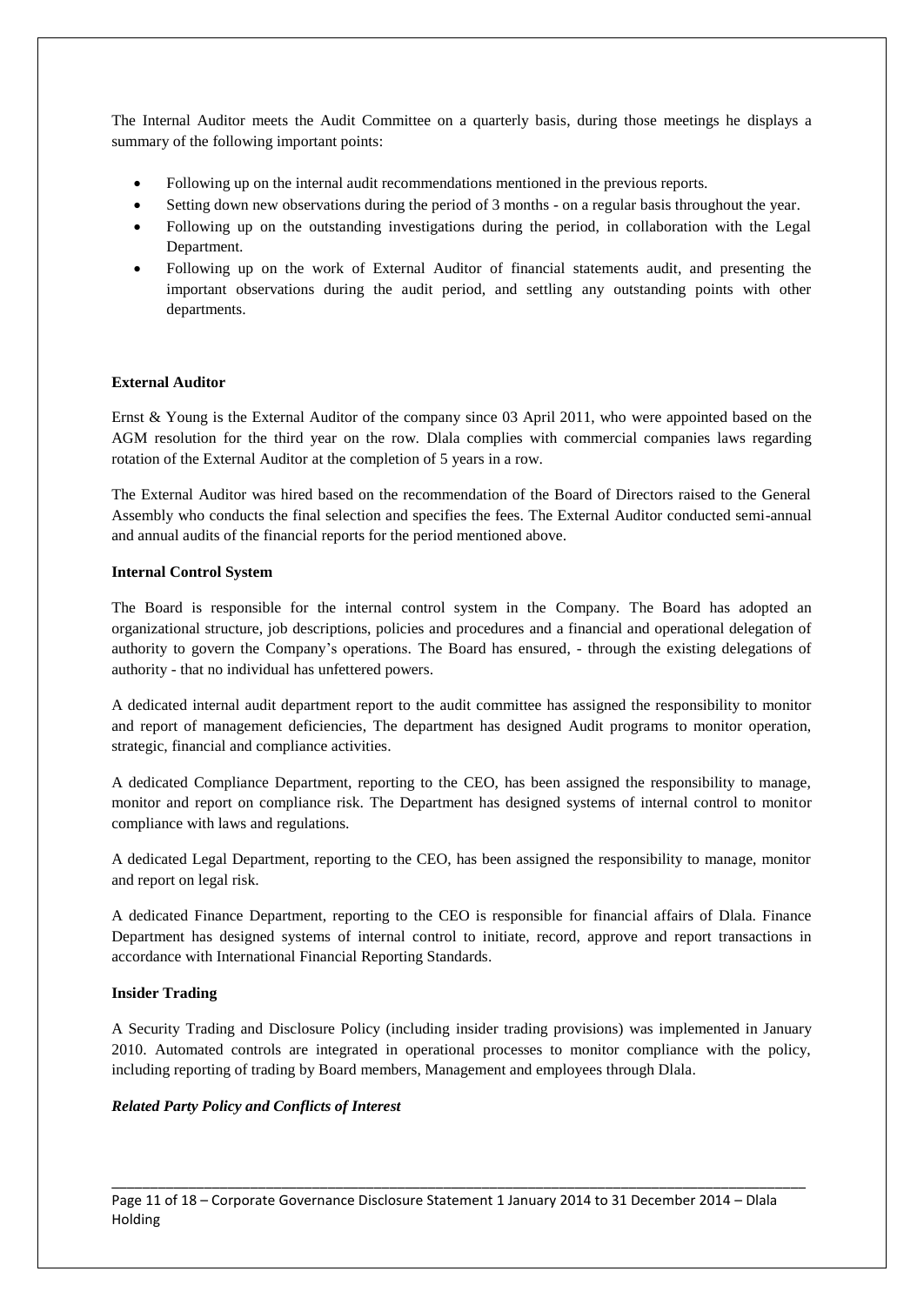A Related Party policy to govern commercial transactions with related parties, potential conflicts of interest, related practices and disclosures, has been prepared and approved by the Board of Directors on 09 October 2012.

# **Dividend Policy**

The payment of dividends is subject to recommendation by the Board of Directors and approval by the Company's shareholders. Dlala Board in its meeting on 18<sup>th</sup> February 2014 has proposed distribution of 28% bonus shares of company's paid up capital and will raise this proposal to the General Assembly for ratification.

## **Remuneration Policy (Art 30.3)**

Board remuneration is subject to approval of the General Assembly. A maximum limit of 10% of the net profit can be attributed to bonus distribution. Should the Company not make a profit in the year; a lump sum compensation could be paid out to Board members, provided that the reward for any one Board member does not exceed QAR 100,000 per year.

The Board determines Senior Management compensation. The Senior Management compensation is composed of a salary and a performance related bonus. Dlala discloses Board and Senior Management compensation as a part of the Related Party disclosures in the Group's Financial Report. Board has proposed 4.5 million QR bonus distributions to its member for 2014 and will raise will raise this proposal to the General Assembly for ratification.

# *Risk Management*

The BOD assumes full responsibility for the development of strategic risks and the application of the relevant, Principles, frameworks and policies. To further enhance its risk management practices, Dlala has established a risk committee responsible for creating risk register for each department within the company, and update it periodically. An audit program for each department has been adopted by Internal Audit Department depending on the risk assessment and risk degree.

The Board will retain overall oversight and governance responsibility for risk management, supported by the Board Audit Committee and the Risk Management function.

#### *Investor Relation*

In support of Dlala's Management commitment to establish transparent and close communication with the shareholders, a clear and comprehensive Investor Relation Policy has been prepared and will be published soon after approval by the board of the directors, to ensure that shareholders rights of access to Company documents and information in a timely manner and on a regular basis are preserved. The company will embed this mechanism in its Article of Association.

## **Disclosure**

- 1- The Company complies with all disclosure requirements including financial reporting as well as disclosing shareholdings of Board Members, senior executives and major or controlling shareholders. The Company also discloses information about its Board Members including notable a resume of each member describing his/her respective education, profession, other board seats that they may hold (if any). In addition to names of the members of various Committees constituted by the Board.
- 2- The Board ensures that all.disclosure made by the Company provides accurate and true information which is not misleading.

\_\_\_\_\_\_\_\_\_\_\_\_\_\_\_\_\_\_\_\_\_\_\_\_\_\_\_\_\_\_\_\_\_\_\_\_\_\_\_\_\_\_\_\_\_\_\_\_\_\_\_\_\_\_\_\_\_\_\_\_\_\_\_\_\_\_\_\_\_\_\_\_\_\_\_\_\_\_\_\_\_\_\_\_\_\_\_\_\_\_ Page 12 of 18 – Corporate Governance Disclosure Statement 1 January 2014 to 31 December 2014 – Dlala Holding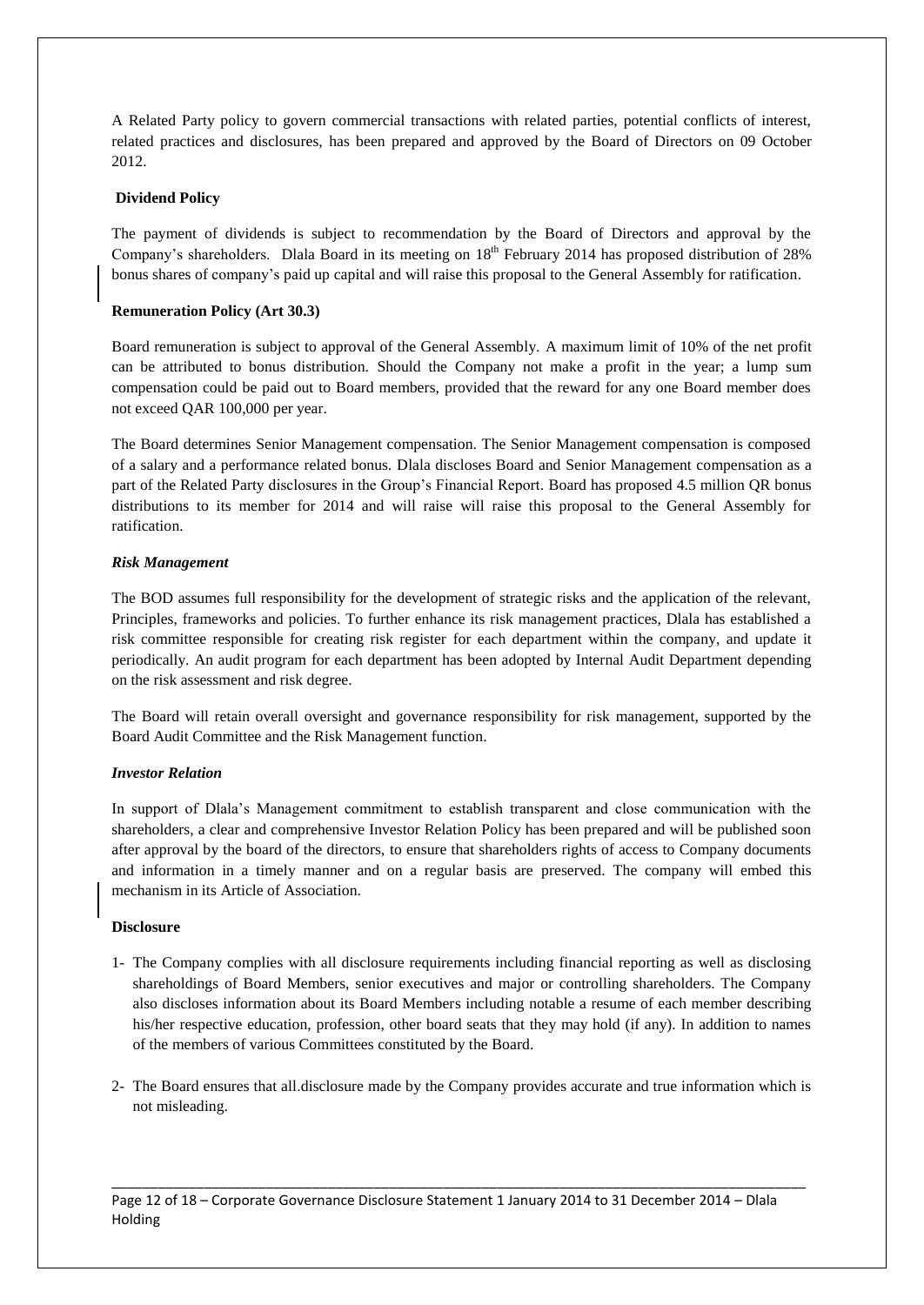- 3- The Company presents financial reports that comply with IFRS/IAS and ISA standards and requirements. The External Auditor report states whether they obtained all information needed, and whether the Company conforms to IFRS/IAS and that the audit has been conducted in accordance with IAS.
- 4- The Company audited financial reports are presented in Qatari Newspapers and uploaded on Company website and Qatar Exchange Website.

#### **Compliance and Control Improvements (Art 30.2, 30.6, 30.7, 30.8, 30.9)**

The regulatory environment in Qatar is subject to frequent changes. Dlala monitors the regulatory changes and consistently seeks to comply with all new or changed laws and regulations. In addition, Dlala maintains an open and constructive dialogue with regulatory authorities on areas for further improvement.

# **Stakeholders'Rights (Art 29 of the QFMA CGC)**

Dlala policies and procedures including the following terms:

- The rights of Stakeholders are to be respected. Where Stakeholders participate in the corporate governance arrangements; they shall have access to relevant, sufficient and reliable information on a timely and regular basis.
- Ensure that the Company's employees are treated according to the principles of fairness and equity and without any discrimination whatsoever on the basis of race, gender, or religion.
- Developing a remuneration policy and packages that provide incentive for the employees and management of the Company to always perform in the best interests of the Company. This policy should take into consideration the long term performance of the Company.
- Adopting a mechanism enabling company employees to report to the Board suspicious behavior, where such behavior is unethical, illegal, or detrimental to the Company. Ensuring that the employee addressing the Board shall be afforded confidentiality and protected from any harm or negative reaction by other employees or the employee's superiors.

#### **Next Steps to Achieve Compliance with the QFMA Corporate Governance Code (CGC)**

Article 2 of the QFMA CGC requires listed companies to disclose the extent to which they comply with the provisions included in the Code as well as justify and explain the reasons and rationale behind the noncompliances. Dlala has identified the following areas in which further enhancement to its corporate governance practices are required, in line with the provisions of the Code:

#### *1. Nomination, Remuneration and Governance Committee*

The Committee, in co-operation with the Chairman of the Board, will conduct annual evaluation of the Board performance including assessment of the performance of the Board and senior management in implementing the Internal Control systems and identification of the number of times when the Board was notified of control issues (including risk management) and the way such issues were handled by the Board**.**